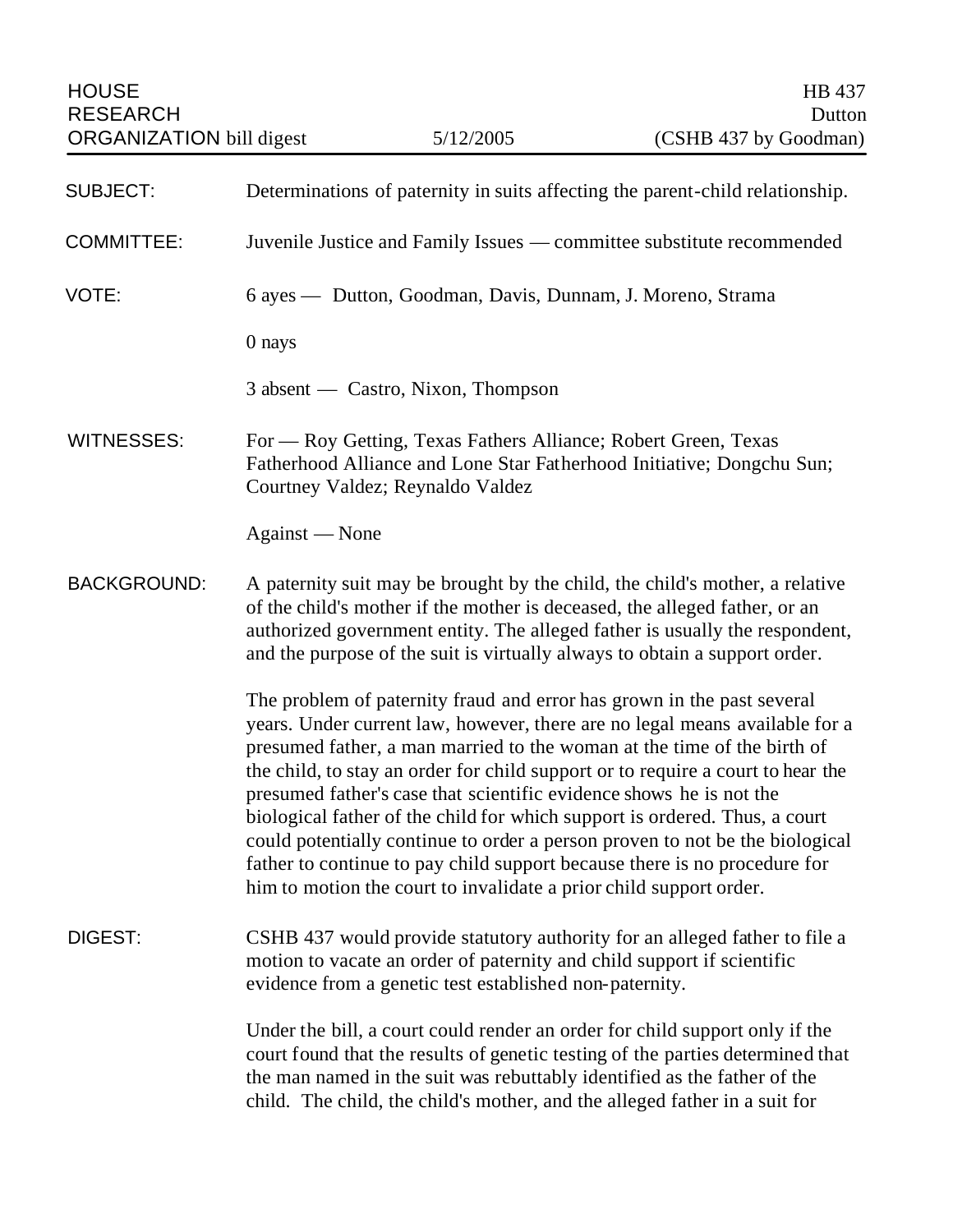## HB 437 House Research Organization page 2

child support could be ordered to submit to a genetic test. All parties, not including a governmental entity, would bear the cost of an ordered genetic test. The court could render an order adjudicating the alleged father to be the father of the child and requiring him to pay child support if he refused to submit to a court-ordered genetic test. Likewise, if a mother refused to submit to a court-ordered genetic test, the court could render an order suspending the legal obligation of the alleged father in a child support order until the mother submitted to the testing.

CSHB 437 would give a person identified in a court order as the father of the child or the mother of the child standing to petition to vacate an order determining parentage of the father or an order for child support to be paid by the alleged father. Howe ver, if a person alleged to be the father in a child support order failed to submit to a court-ordered genetic test, the court could dismiss the person's motion to vacate with prejudice. There would be no time limitations by which such a motion to vacate could be filed.

The court could vacate an order determining the alleged father's parentage of the child or obligation to pay child support if the court found that the alleged father was:

- not the child's adoptive parent;
- did not consent to assisted reproduction by his wife; and
- based on genetic testing, was not rebuttably identified as the father of the child.

A motion to vacate could not be rendered by a court if the court found that the petitioner knew at any time that the person identified in the parentage order was not the biological parent and the person:

- consented to his name being entered as the child's biological father on the child's birth certificate;
- was determined to be the child's father in a proceeding to determine parentage; or
- filed an acknowledgment of paternity.

The bill would allow a court to issue an order reducing any child support arrearages amounts to zero if the court vacated a child support order. If an order were not vacated based on findings, the moving party would be